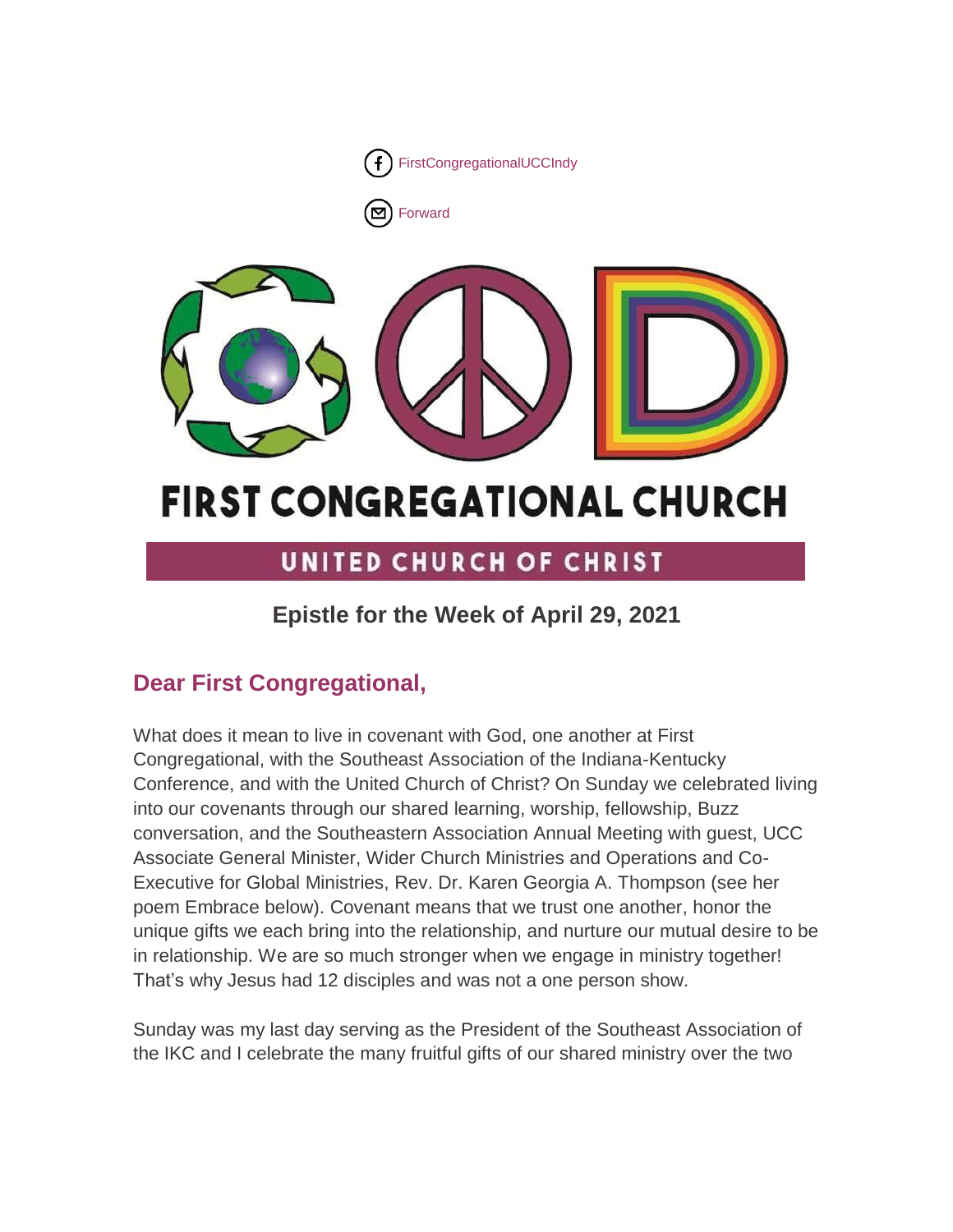year term. From May 2019—May 2021, together in covenant with the SE Association and the IKC we accomplished so much together, highlights include: creating an IKC Mental Health Team, becoming a WISE Conference, hiring two staff roles on the IKC to support mental health, created Communities of Practice (peer support for authorized clergy) pilot, becoming an Anti-Racism Conference, the SE Association becoming the first association in the IKC voting to require Anti-Racism training, welcoming a new congregation in the SE Association, launching the SE Association Eviction Ministries (special thanks to Shannon Abbott who helped birth this ministry), proving direct support to our Members in Discernment (with gift cards and monthly thinking of you cards), and hosting a SE Association Lenten Zoom Chaplain Celebration series (of which three First Congregational clergy provided leadership, thank you Elizabeth Price, Lisa Anderson, and Worth Hartman). Thank you to First Congregational for believing so strongly in the power of our partnerships with our covenantal relationships with the wider church. I am honored by the opportunity to serve.

May God continue to bless us as we seek the wisdom, support, and love that we discover when we trust in the power of shared covenant, mutuality, and the ways God moves through our partnerships for justice and peace.

Blessings, Pastor Sarah

#### **embrace**

*residents in the midst of chaos unfurling a world astir with despair and breach echoing the tumult of fears lives overshadowed by disrepair we push away Sophia steps in gathering us close willing us to live different breathing in us the desire to love to be at one with all surrounding rifts set us adrift forcing us from the serenity of the One the interconnectedness of all fading in the shadows of brokenness*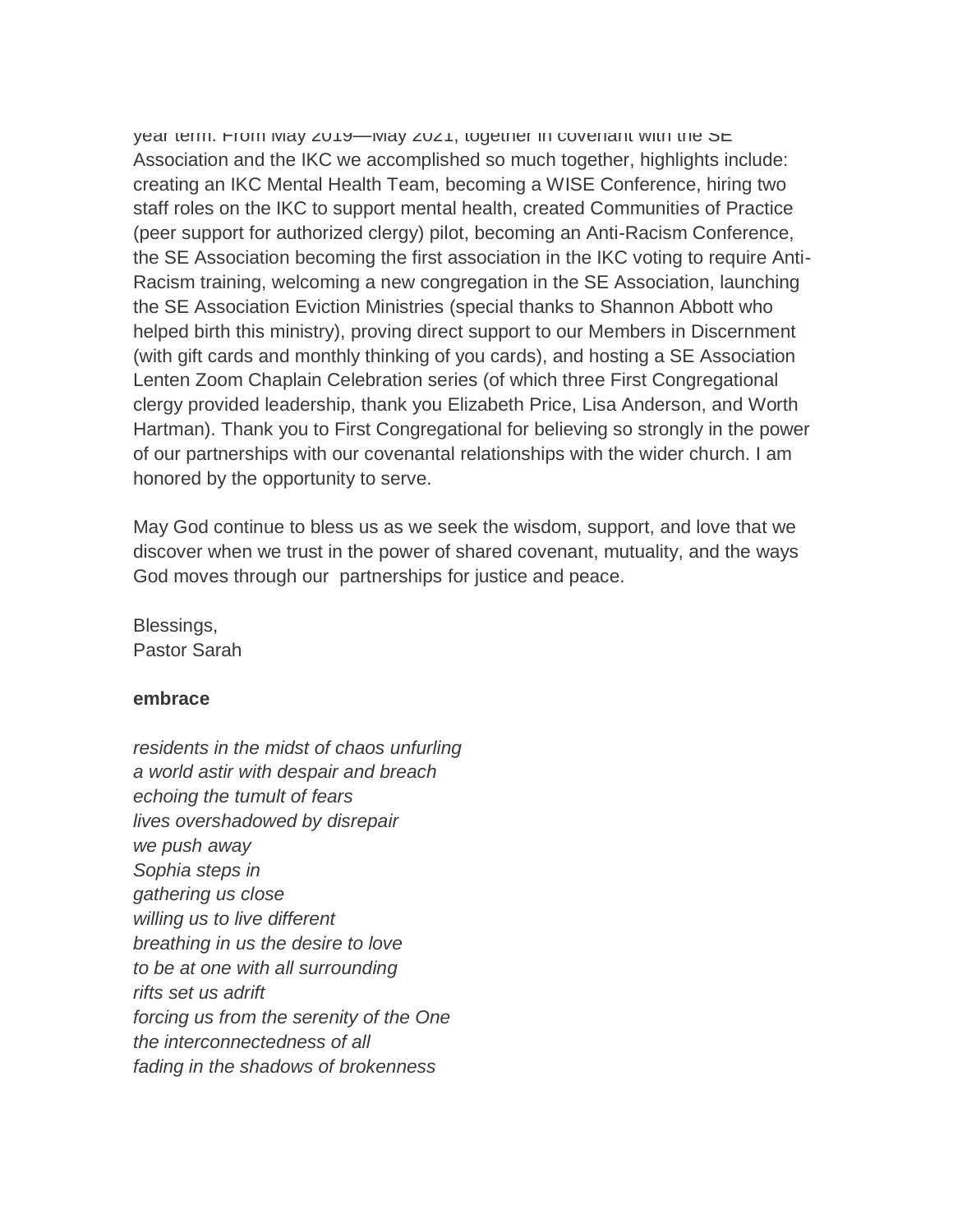*we forget we are one voices of the Divine interrupt dismayed at who we have become slivers of our humanity remain shattered apart by selfishness and greed their whispers calling us to return to knowing holding tight to what does not serve our fingers blister, our hands peeled raw gripping hatred and detesting the other the toxic bile a cloud feeding discord we force dis-ease Ancestors stir in distress reminding us of dangers in this living on the edges of discontent dissatisfied with ourselves longing for what we do not own heartbreak visits often the pain of separation a weight a millstone tied to the love we need breaking apart the best of humanity we disconnect from flourishing quietness enfolds us tranquility a companion arriving with neighbors and strangers calling us back to unity pulling us back to loving*

- Rev, Dr, Karen Georgia Thompson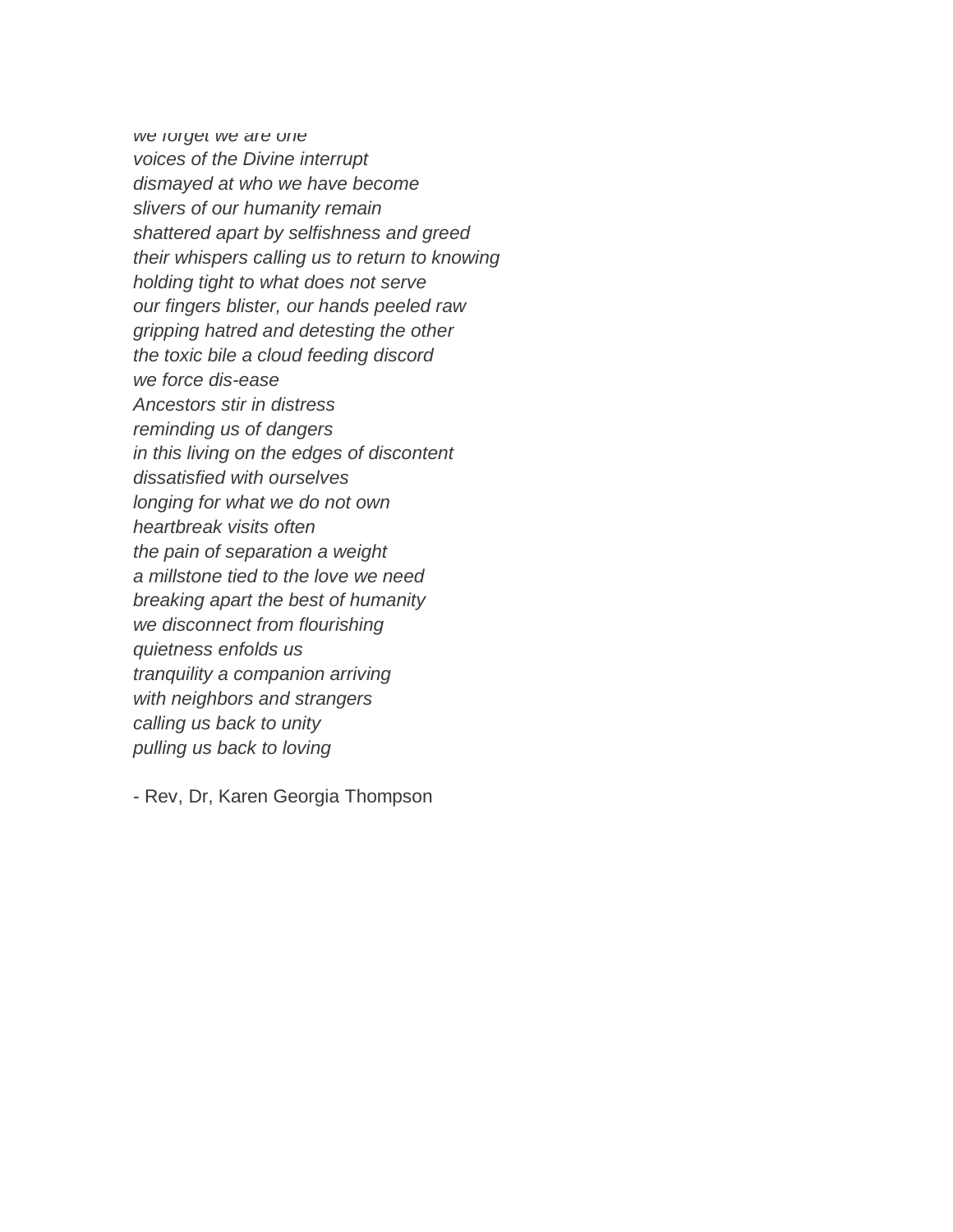

# Are you ready to get back to the people and activities you love?

Your vaccination brings us one day closer to controlling the pandemic and reopening Church.

**Get your vaccine ASAP!** Register at ourshot.in.gov or call 211.

# **THIS SUNDAY**

# **Sunday Adult Education, 9:30 a.m. (Zoom)**

Adult Education will continue to meet **[via Zoom](https://us02web.zoom.us/j/9264494206?pwd=dmtWbWE5UXRBTk5pcHZlYlB0aEFVUT09)**. Join us for lively discussions and thoughtful reflections. In May we will talk about Bread for the body, Health for the mind, and Love for the community. We will have two opportunities to share slices of our own faith formation by sharing some vignettes of our own stories. Come, join us!

**May 2: "A Christian Response to Hunger."** This Sunday, guest speaker Rev. Dr. Dick Hamm will lead us in a discussion about Bread for the World and its mission to respond to hunger in the world. Among Dick's many activities, Dick serves on the Bread for the World Indiana Leadership Team.

**Communion Sunday Worship, 11AM (YouTube, FaceBook, Dial In)**

**Scripture:** Acts 8:26-40 **Sermon:** "We Do Better When We Know Better" with Student Pastor Cassidy Hall preaching

**Coffee Hour via Zoom at 12:00PM**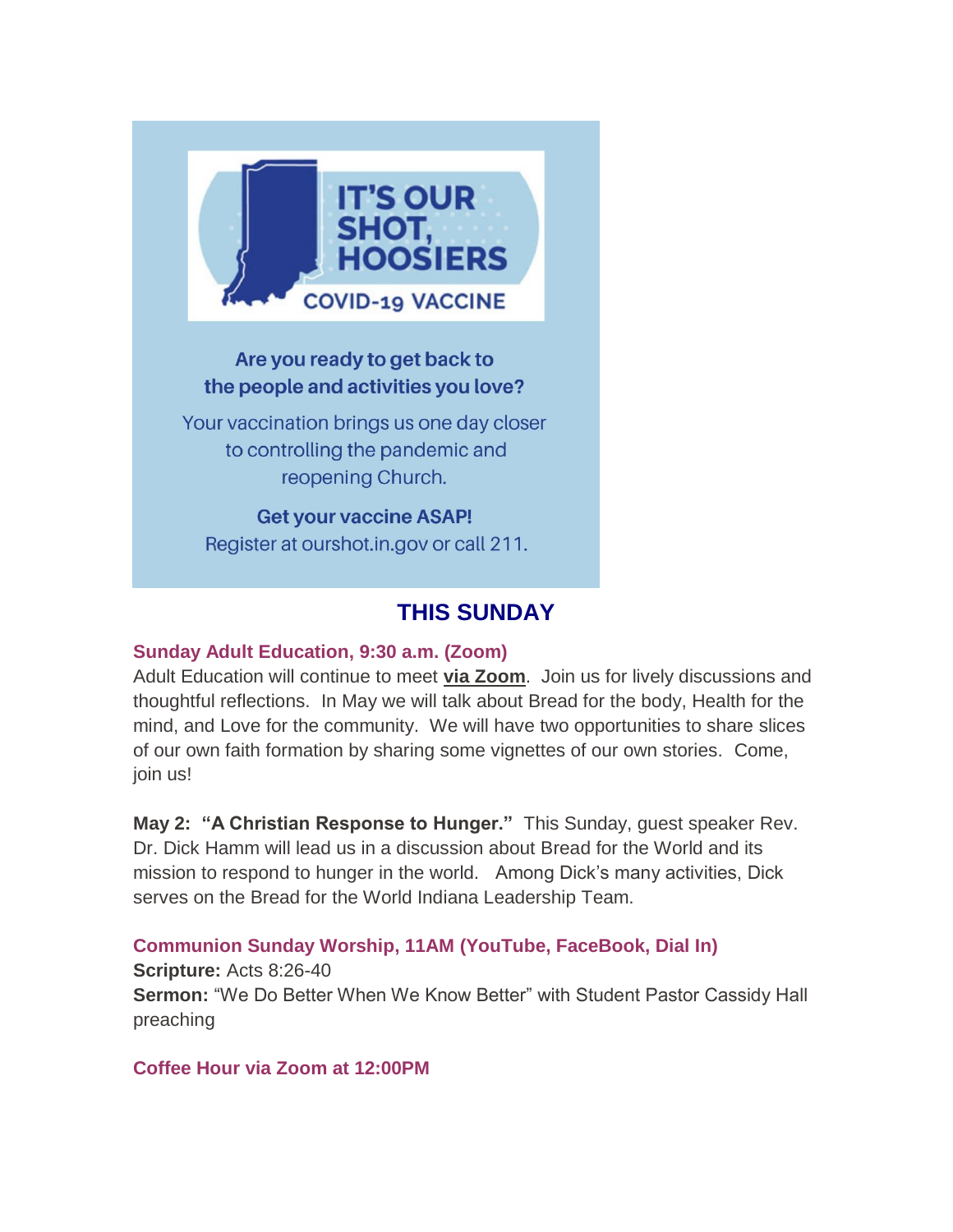

Cassidy's last Sunday with us is THIS SUNDAY, May 2. She will share a sermon during worship and the coffee time following worship will be a time for conversation. Join us on on-line for this special time.

The Church Council has approved her Support Team's recommendation for a financial gift — a scholarship for her last semester at CTS - **A GIFT FOR CASSIDY !** She will not have time for another internship or job, thus no income as she completes this counseling training.

Send your donations to the church marked "A Gift for Cassidy". We will award this to Cassidy later in May to allow you time to send your gift for the gift which has been ours through her ministry with First Congregational.

If you have questions, please direct them to Rev. Dr. Patrick Larracey, chair of Cassidy's Support Team. We plan to "stick with her" through her training and preparation for ordination in the United Church of Christ. Thank you for your support and gift for the future of this maturing UCC pastor.

# **Thank You for Your Support of First Congregational UCC**

Please continue supporting the mission and ministries of your local church by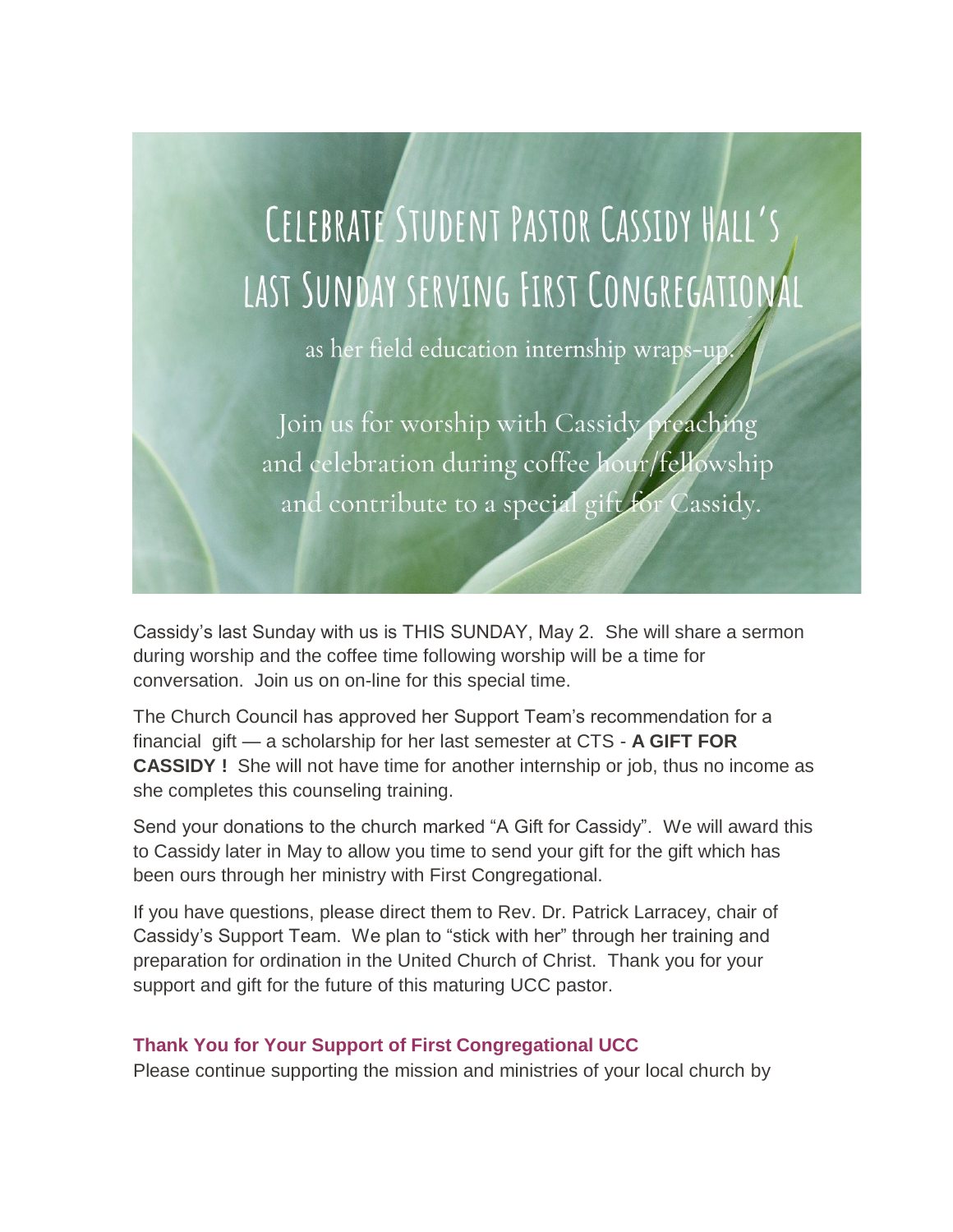mailing a check to the church or through online donations at <http://www.fcindy.org/online-giving/>

# **THIS WEEK AT FC**

#### **How to Access our Zoom Gatherings**

[https://us04web.zoom.us/j/9264494206?pwd=dmtWbWE5UXRBTk5pcHZlYlB0aEF](https://us04web.zoom.us/j/9264494206?pwd=dmtWbWE5UXRBTk5pcHZlYlB0aEFVUT09) [VUT09](https://us04web.zoom.us/j/9264494206?pwd=dmtWbWE5UXRBTk5pcHZlYlB0aEFVUT09) Meeting ID: 926 449 4206 Password: 7171 If you click on the URL, you should not need to enter in the Meeting ID and Password. To dial in by phone: +1 312 626 6799, Meeting ID 926 449 4206, Password 7171.

# **TODAY!**

- **Women's Lunch Bunch** will **not** meet today, but will meet by **Zoom at 11:30 a.m.** on **Thursday, April 29**.
- **Spiritual Support Group at 5:00 p.m. (Zoom) -** This group openly invites anyone seeking spiritual care concerning well being. Contact Pastor Sarah at [pastorsarah@fcindy.org,](mailto:pastorsarah@fcindy.org) or 386-478-9012.

# **Fun at First! – Friday, April 30, 6-8 pm, Church Playground & Front Lawn**

Looking for some in-person fun and community? We will gather outdoors at the church playground to have some pizza, play various games, and share community, while observing safety protocols of distancing and mask wearing. We'll have croquet & corn hole, as well as table games & cards. Dress appropriately for the cooler weather, and come when you can/leave when you want. There will also be donation basket to help cover the cost of the pizza. All ages welcome, and bring a friend! So we have an idea of expected attendance, please let Wendy Baldwin know if you plan to attend.

# **Food Drive & Fellowship! 1st Saturday of the Month – May 1, 10-noon**

Our food donations to the Northside Pantry are helping to fight hunger needs, and the Pantry is very grateful that we are doing this – in 2021 we have already contributed over 1300 lbs of food and supplies! And our greatest gift – the ability to spend a few minutes of in-person fellowship with those that are there, while maintaining safe virus protocols.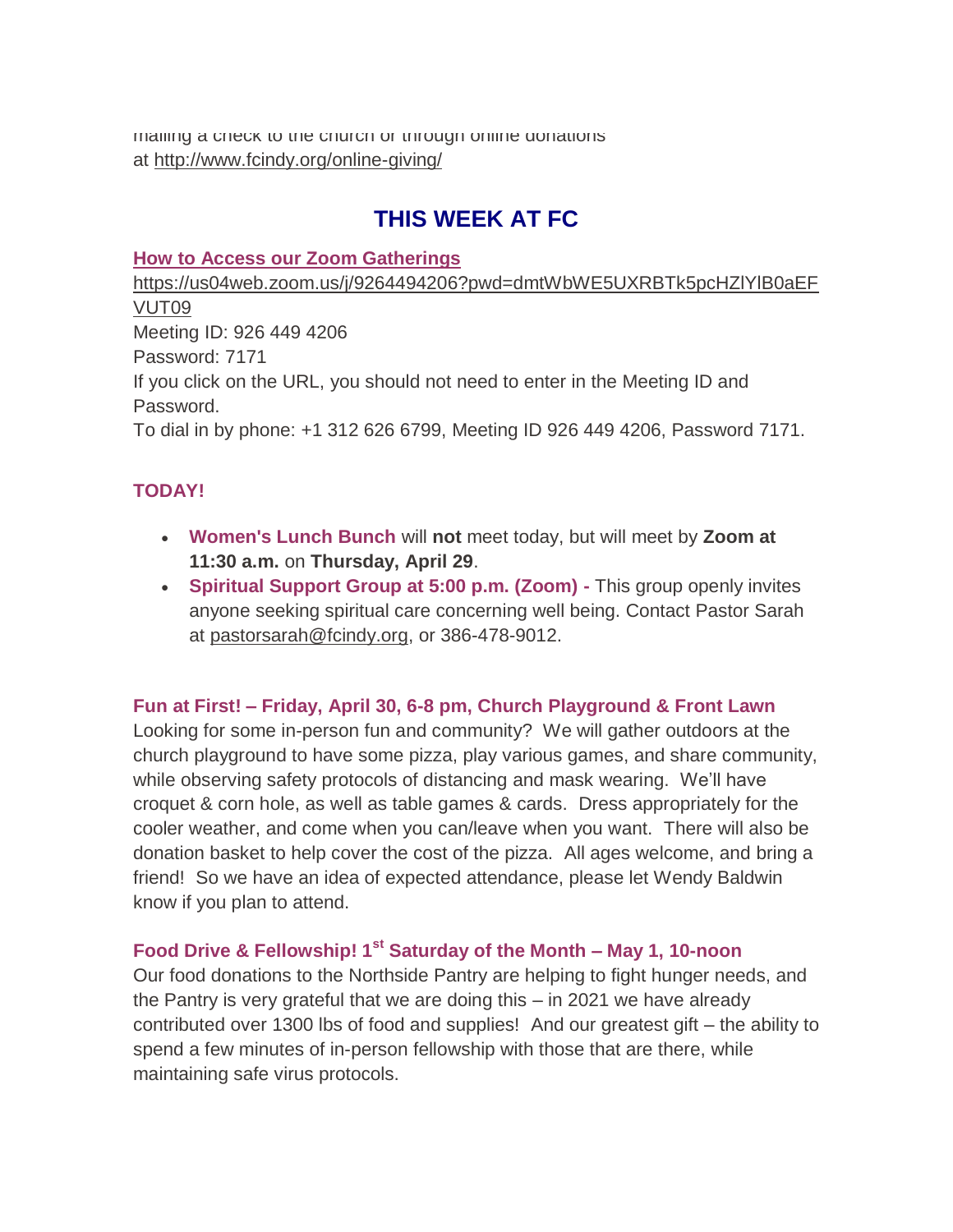#### **Vespers (Outdoor/Zoom) on Tuesdays from 7:00 - 7:30 p.m.**

Join us for a time of togetherness, Scripture, and sharing of joys and concerns. When weather conditions allow, Vespers will be outdoors at the church at 7 pm. Please bring a lawn chair and wear a mask. We will also try to connect to Zoom for those unable to attend in person. We will NOT meet outdoors if the temperature is below 50 degrees, it's raining, or winds are greater than 20 mph; you can join us on Zoom.

#### **Faith In Indiana - Thursday, May 6 at 7 PM**

Please join Faith In Indiana and members of ours and other congregations who have met with political leaders this spring for a debrief from these sessions and next steps. To register, please go to:

[https://faithindiana.zoom.us/meeting/register/tJwscuGprDgrHN2AdcbNBfJkpBVBkI](https://urldefense.com/v3/__https:/faithindiana.zoom.us/meeting/register/tJwscuGprDgrHN2AdcbNBfJkpBVBkICZBHgm__;!!NuAq3lKL!4gwYTSCzagiBy2Ylko9jzPjiov9UhXq4NvqCMZ7wMg7GsBfcuYUXyFk1sOgbXoLj8A$) [CZBHgm](https://urldefense.com/v3/__https:/faithindiana.zoom.us/meeting/register/tJwscuGprDgrHN2AdcbNBfJkpBVBkICZBHgm__;!!NuAq3lKL!4gwYTSCzagiBy2Ylko9jzPjiov9UhXq4NvqCMZ7wMg7GsBfcuYUXyFk1sOgbXoLj8A$)

After registering, you will receive a confirmation email containing information about joining the meeting.

If you have any questions please contact Worth Hartman or Karen Walker.

# **Outreach & Service**

If you haven't already done so, please remember to donate to #NightWithoutABed for Family Promise before the end of this week. Any donations made before this Saturday will elicit matching funds, so your contribution will have double its effect! More information about this Just Peace ministry for homeless families can be found at [\(16\) Family Promise of Greater Indianapolis | Facebook](https://www.facebook.com/familypromiseindy/) and [Family](https://familypromise.org/)  [Promise.](https://familypromise.org/) The Outreach & Service Board always appreciates First Congregational's generosity in supporting our wider community's needs.

# **COMING SOON**

# **Virtual Mental Health First Aid Training – May 15th**

Mental Health First Aid is a nationally recognized early intervention public education program. It teaches adults how to recognize signs/symptoms of potential mental health challenges, how to listen nonjudgmentally, to give reassurance to someone who may be experiencing a mental health challenge and to refer that person to appropriate professional services.

Thanks to a grant, the cost of the training has been reduced from \$50 to \$25 per person. In addition, several scholarships are available to make your cost zero. If you are interested in this training, use the following link to register for the class: [https://secure.lglforms.com/form\\_engine/s/bOAM\\_odBAx0wnS9ji7GU\\_w](https://secure.lglforms.com/form_engine/s/bOAM_odBAx0wnS9ji7GU_w)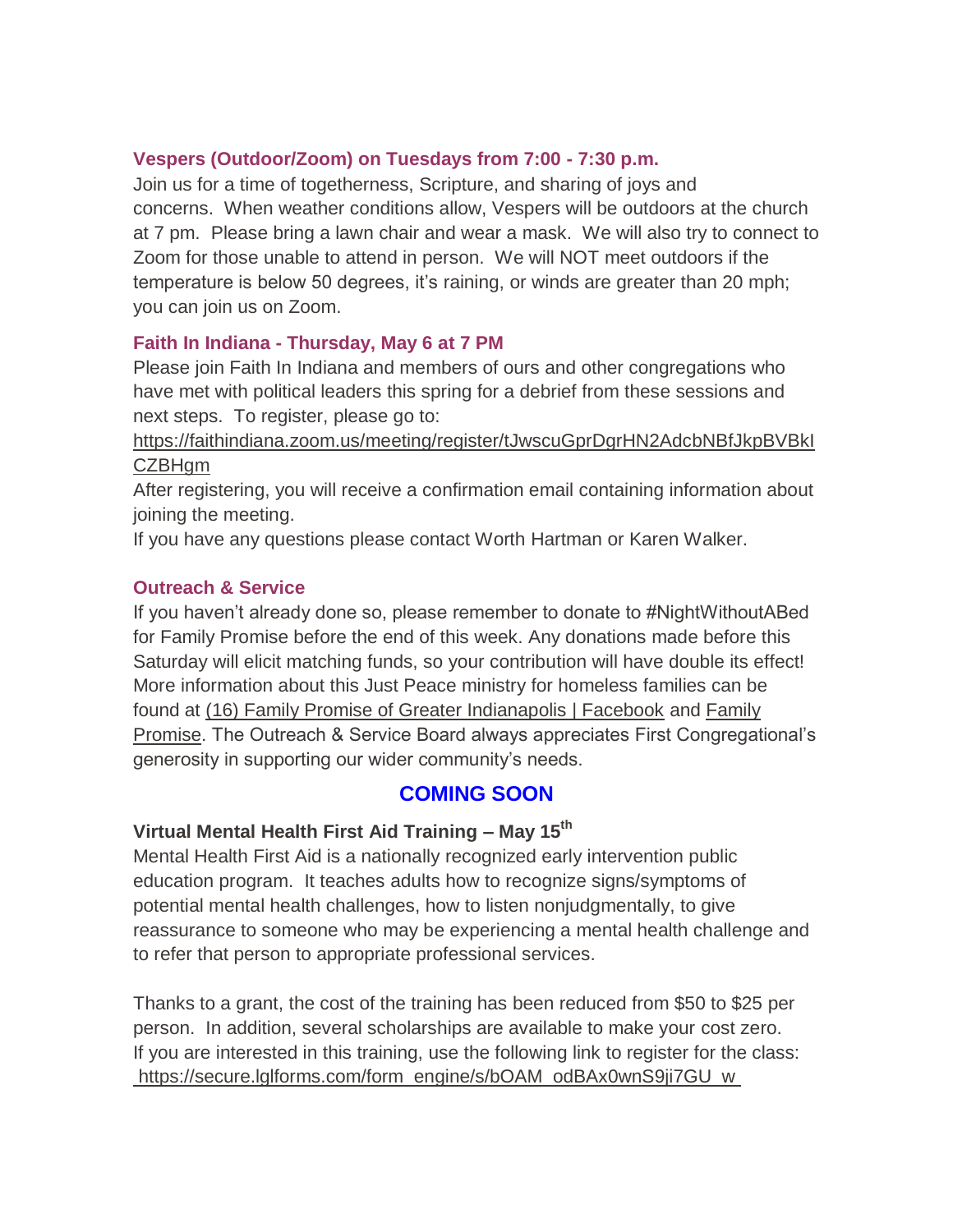**Ten participants are required for the workshop to be held**, **so please register as soon as possible if you are interested. The deadline for registration is May 7 th.**

Click [HERE](https://mcusercontent.com/7a2e4c501545b6d78729a64a1/files/6942c0fa-d81b-40a5-881a-5e51f2df50e9/Mental_Health_First_Aid_Trainingblurb2021.pdf) for additional information on the workshop, how to pay, or scholarships.

This is an exciting learning opportunity for our congregation and I hope to "see" several of you at this virtual workshop.

- Sandy Wood [\(csjlwood@att.net](mailto:csjlwood@att.net) or call/text 317-225-6206)

**May 16th - Mental Health Sunday Buzz & Christ on the Psych Ward Books -** We

are fortunate to have a guest preacher, David Finnegan-Hosey, at our virtual Mental Health Sunday this year who has also agreed to do a Buzz after Worship. During our Buzz he will be discussing his 2018 book "Christ on the Psych Ward" published by Church Publishing. Though you do not have to have read this book to attend and benefit from his talk, there is a cart containing the books and a sign-up for pick-up in the hallway by the garden door. If you wish to have a book delivered to you, and there are books available, please let Sandy Wood know [\(csjlwood@att.net](mailto:csjlwood@att.net-) or 317-225-6206).

**Please click** [HERE](https://mcusercontent.com/7a2e4c501545b6d78729a64a1/files/4829092a-9266-4e2f-a5d7-b1df27a81bda/May_Colony_2021.01.pdf) **[t](https://mcusercontent.com/7a2e4c501545b6d78729a64a1/files/4829092a-9266-4e2f-a5d7-b1df27a81bda/May_Colony_2021.01.pdf)o view the May Colony with more information and events happening this month!**

# **CONNECTION & SUPPORT**

**FC Facebook page** (click **[here](https://www.facebook.com/FirstCongregationalUCCIndy/)**)

"**First Congregational Indy Fellowship**" group on Facebook (click **[here](https://www.facebook.com/groups/521333455186422/)**).

# **Pastoral Care**

Pastor Sarah may be reached at (386) 478-9012 or [pastorsarah@fcindy.](mailto:pastorsarah@fcindy.org)

# **Pastor Sarah's Sabbath Days: Mondays & Saturdays**

The congregation covenant with Pastor Sarah to provide 2 days per week for personal rest and family renewal. On Mondays and Saturdays, Pastor Sarah is not available unless it is a pastoral emergency. Thank you for honoring this sacred gift of Sabbath time for our Pastor and her family.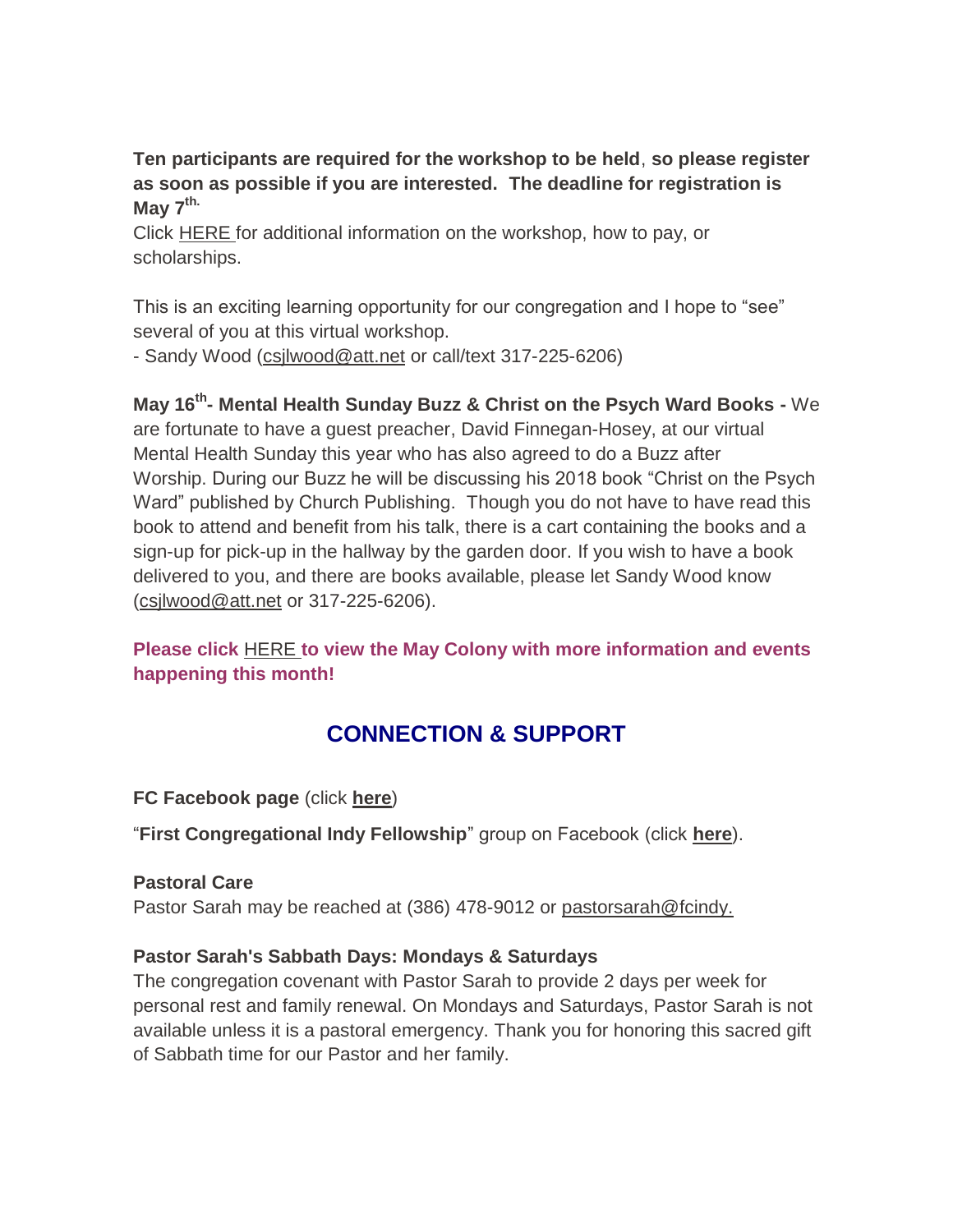# **Additional Church Support Contacts**

Pastoral Care Associate: Pastor Carol [\(casowle@gmail.com\)](mailto:casowle@gmail.com) Office Administrator: Shannon [\(shannon@fcindy.org\)](mailto:shannon@fcindy.org) Lead Councilor: Larry Eckel [\(lspeckel@comcast.net\)](mailto:lspeckel@comcast.net) (Senior Councilors: Steve Coomer, Larry Eckel, Alice Rutherford)

# **Mental Health Support:**

- **Substance Abuse and Mental Health Services Administration's Disaster Distress Helpline:** 1-800-985-5990, or text "TalkWithUs" to 66746.
- **National Suicide Prevention Hotline**: 1-800-273-TALK (8255) (press 1 for veterans, 2 for Spanish)
- **National Alliance on Mental Illness (NAMI)** Information HelpLine provides information and referral services. 1-800-950-NAMI (6264) and [www.nami.org.](http://www.nami.org/)
- **The Trevor Project hotline** offers support for LGBTQIA+ youth and families struggling with mental health challenges at 1-866-4-U-TREVOR (488-7386) and [www.theTrevorProject.org](http://www.thetrevorproject.org/)

**Members in Need Fund -** The Members in Need Fund is available to support financial needs for any of our church family who find themselves in need. To request funds for you or your family, please contact Pastor Sarah by email [pastorsarah@fcindy.org](mailto:pastorsarah@fcindy.org) or cell (386) 478-9012.

# **FC Covid Protocols:**

Effective immediately, the church building is closed to in-person church gatherings until the following parameters are reached, based on guidance from Dr Virginia Caine, Marion County Public Health Director:

*A 7-day average of 5% (or less) positivity among unique individuals tested for a two-week period, and new cases per day at 35 or under in Marion County, per the metrics shown on [www.coronavirus.in.gov](http://www.coronavirus.in.gov/) .* 

At that time, the Council will decide reopening measures.

# **THIS WEEK AT FIRST CONGREGATIONAL**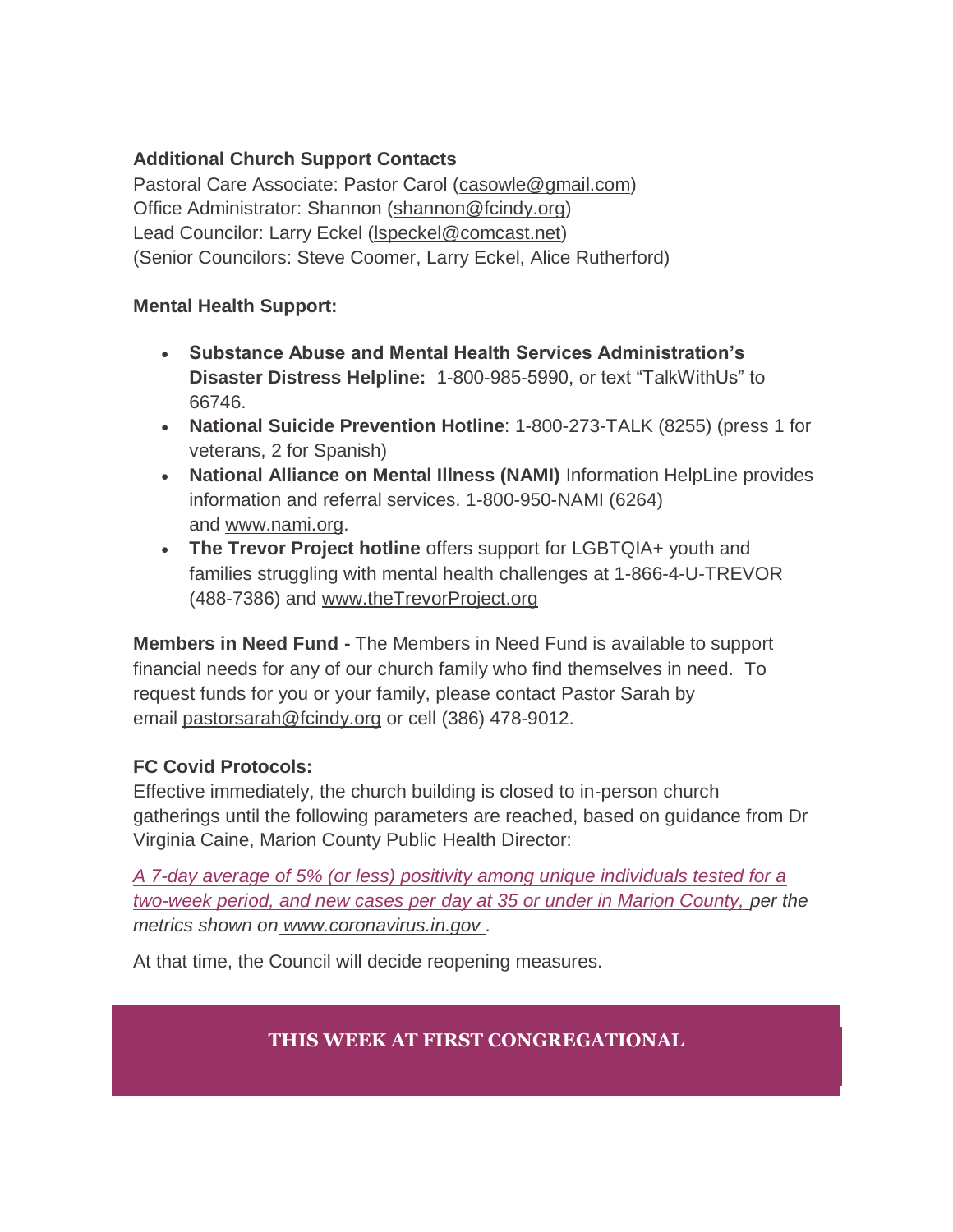# **3 Ways to Connect for Worship**

#### *YOUTUBE*

<https://www.youtube.com/channel/UCWV9wqAvPiUKSkEbjaV6Zpw>

- YouTube Live broadcasts at 11am..
- Use this option for live interacting and messaging. You must have or create a user account and be logged in to message live.

#### *FACE BOOK*

[https://www.facebook.com/pg/FirstCongregationalUCCIndy/posts/?ref=page\\_int](https://www.facebook.com/pg/FirstCongregationalUCCIndy/posts/?ref=page_internal) [ernal](https://www.facebook.com/pg/FirstCongregationalUCCIndy/posts/?ref=page_internal)

- The video will be posted at 11am.
- This is for viewing only. For live interacting and commenting, please use the YouTube option.

# *DIAL-IN*

- Dial **317-204-3862**
- Landline is preferred for clarity.
- If calling with a smart phone, setting your cellular setting to Wi-Fi calling will be clearer.

# **How to Access our Zoom Gatherings**

[https://us04web.zoom.us/j/9264494206?pwd=dmtWbWE5UXRBTk5pcHZlYlB0](https://us04web.zoom.us/j/9264494206?pwd=dmtWbWE5UXRBTk5pcHZlYlB0aEFVUT09) [aEFVUT09](https://us04web.zoom.us/j/9264494206?pwd=dmtWbWE5UXRBTk5pcHZlYlB0aEFVUT09) Meeting ID: 926 449 4206 Password: 7171 If you click on the URL, you should not need to enter in the Meeting ID and Password. To dial in by phone: +1 312 626 6799, Meeting ID 926 449 4206, Password 7171.

| <b>Weekly Calendar</b>    |              |                                         |  |
|---------------------------|--------------|-----------------------------------------|--|
| Thursday, April 29        | $11:45$ a.m. | <b>Women's Lunch Bunch</b>              |  |
| <b>Thursday, April 29</b> | $5:00$ p.m.  | <b>Spiritual Support Group</b>          |  |
| <b>Friday, April 30</b>   | $6:00$ p.m.  | <b>Friday Fun Night (outside at FC)</b> |  |
| <b>Saturday, May 1</b>    | $10:00$ a.m. | <b>Food Drive (outside at FC)</b>       |  |
| <b>Sunday, May 2</b>      | $9:30$ a.m.  | <b>Sunday Adult Class</b>               |  |

#### **Weekly Calendar**